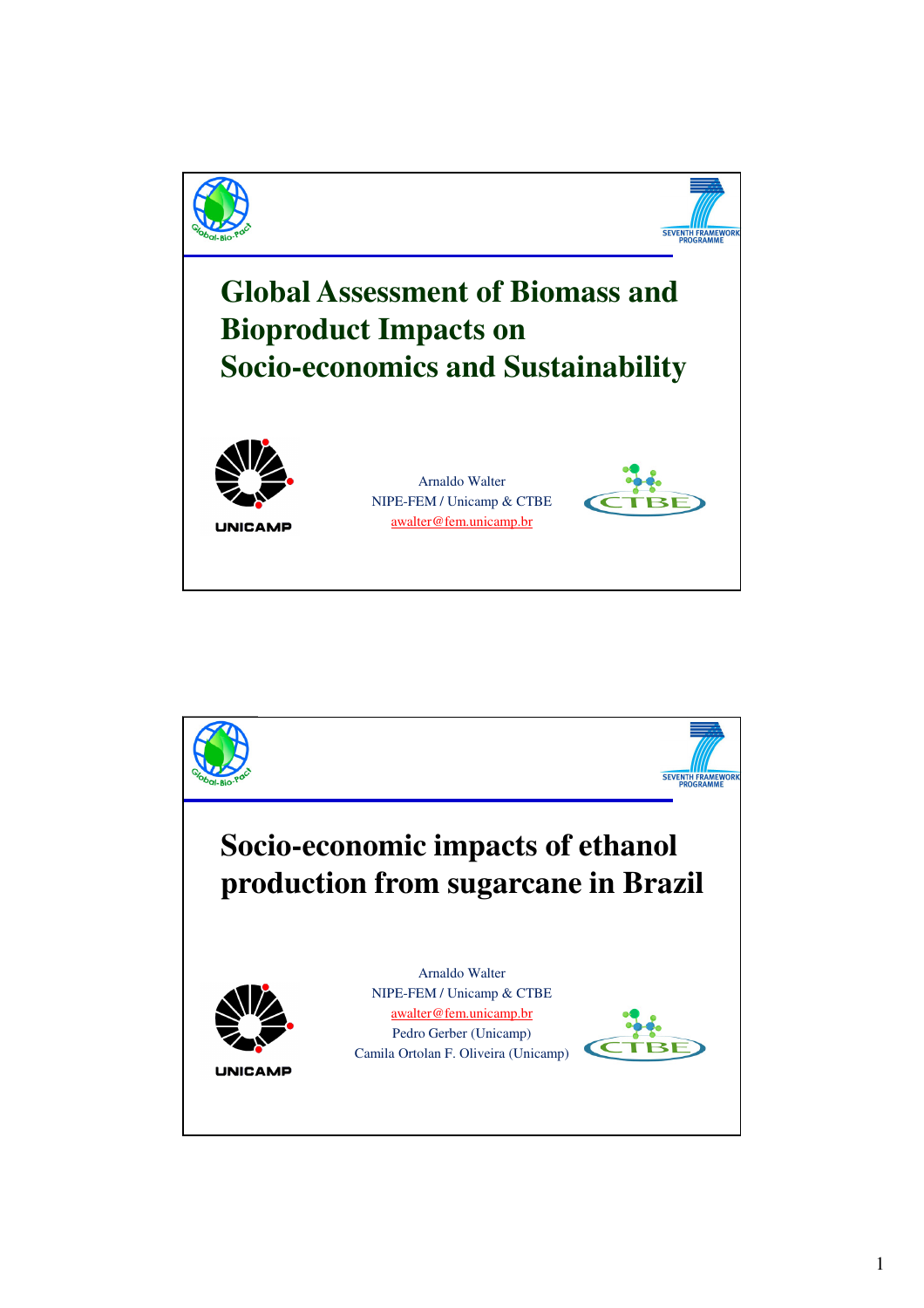

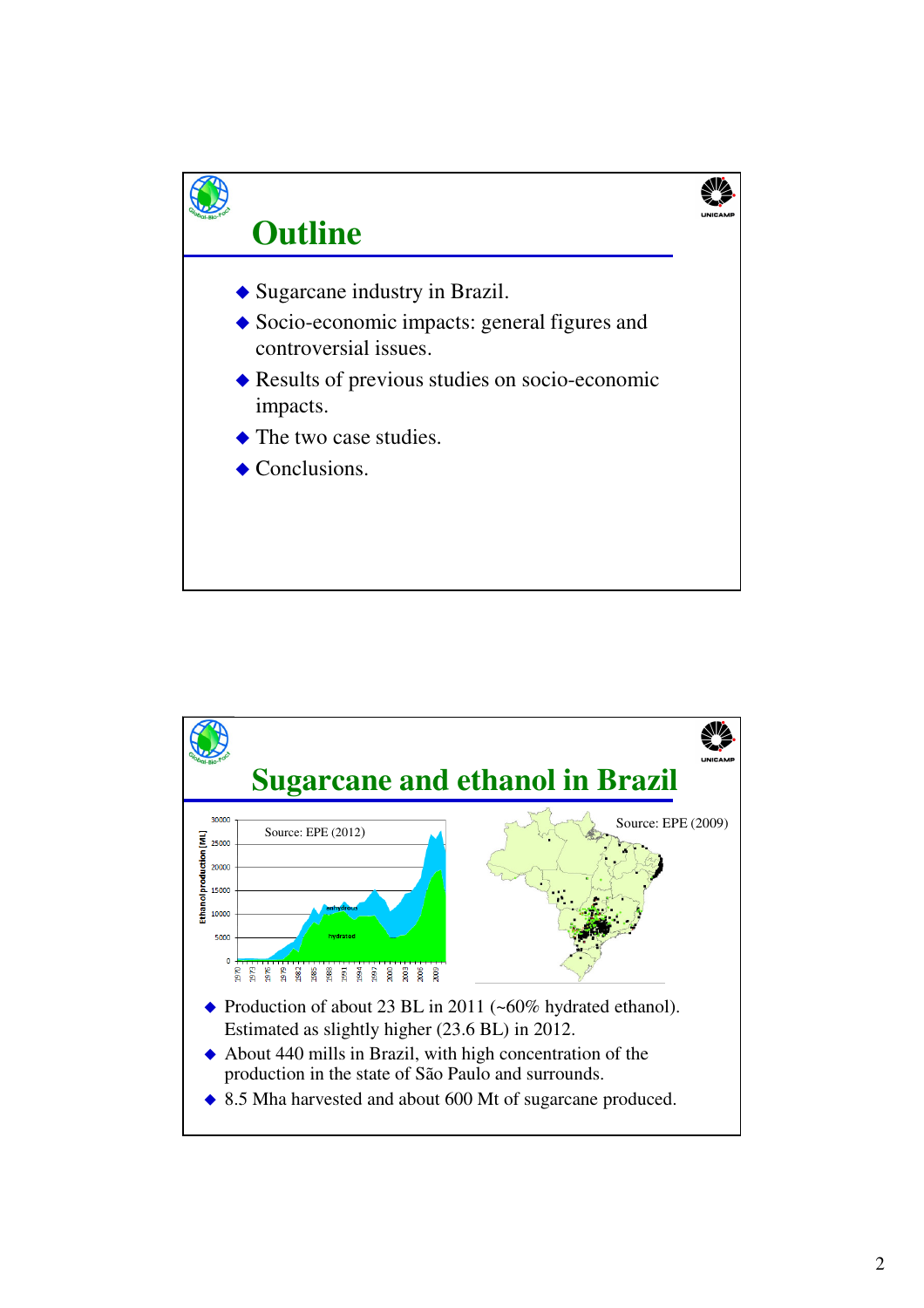

# **Sugarcane sector: differences**

- The average output of the mills varies: 2.0 Mt/year (Centre-South) to 0.7 Mt/year (Northeast).
- More than 70 thousand sugarcane producers (about 40% of the total production) (in some regions the share of out-growers is higher).
- New stakeholders, many from abroad, including several oil companies (mainly in the Centre-South).
- More diversified production in the Southeast while the production in Northeast is mostly targeted to sugar.

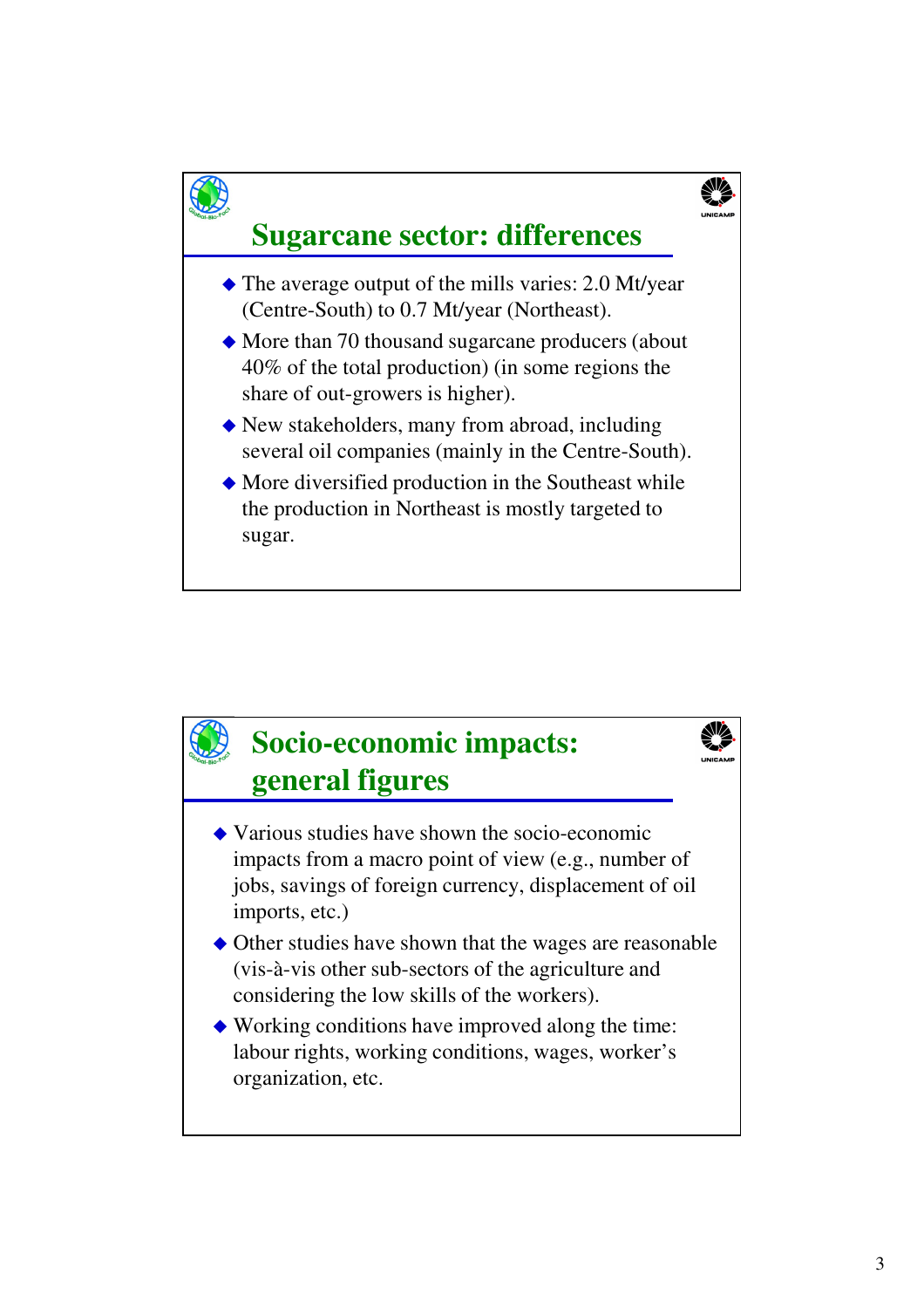# **Socio-economic impacts: controversial issues**



- The fact that a large share of the jobs in agriculture are temporary (harvesters). And many workers are migrants.
- The working conditions: hard work, payment according productivity, (similar) slavery conditions (in a broad sense), etc.
- The growing mechanization: reduction of jobs for workers with low skills.
- Differences between the Southeast and Northeast.
- ◆ Generalization of the worst cases.

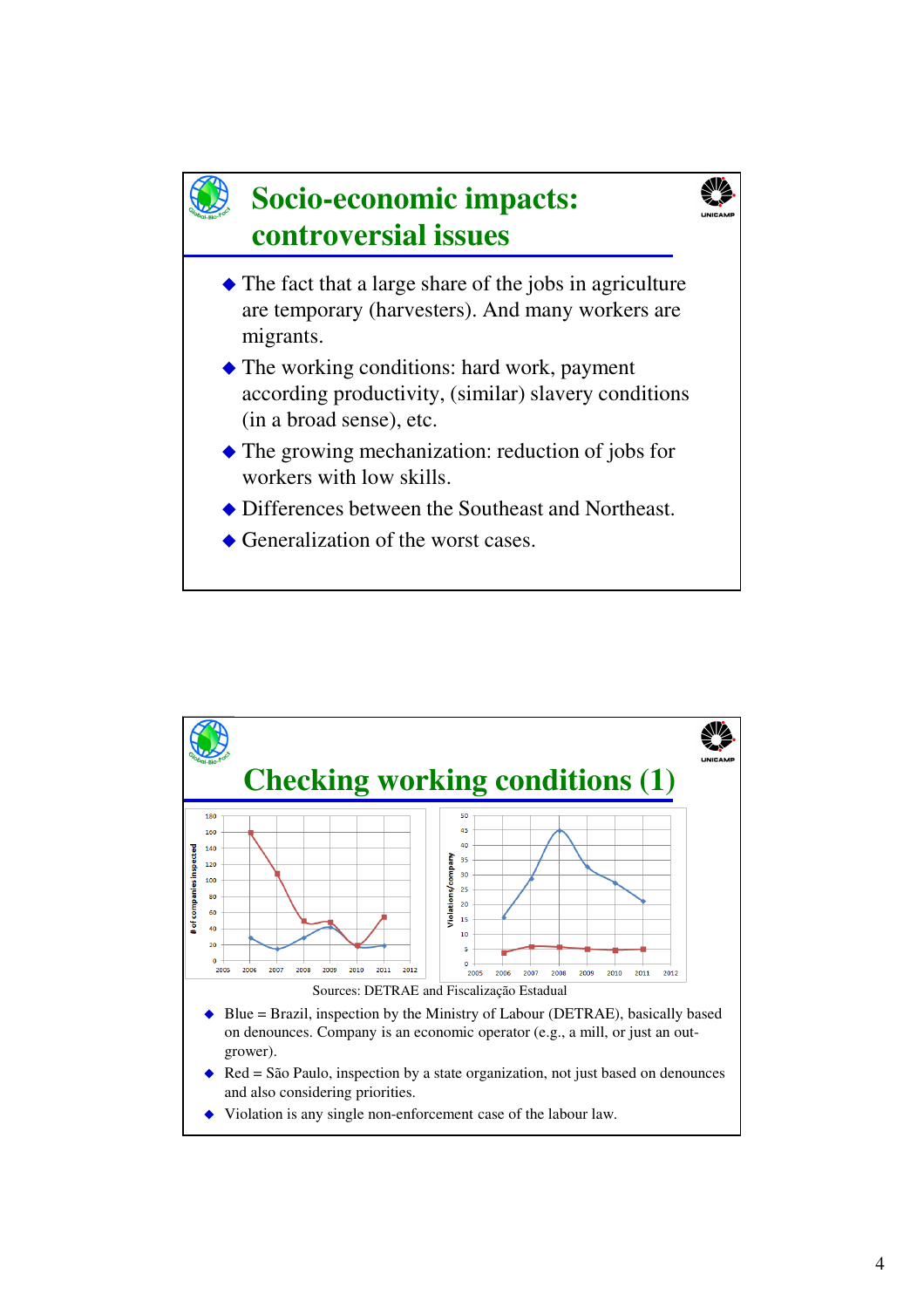

| <b>Local socio-economic impacts (1)</b>                                                                                                                                                                        |                                                                                                                 |                                                                                                            |
|----------------------------------------------------------------------------------------------------------------------------------------------------------------------------------------------------------------|-----------------------------------------------------------------------------------------------------------------|------------------------------------------------------------------------------------------------------------|
| Indicators                                                                                                                                                                                                     | With                                                                                                            | Without                                                                                                    |
|                                                                                                                                                                                                                |                                                                                                                 | 2000                                                                                                       |
| Number of municipalities<br>Population (1000)                                                                                                                                                                  | 181<br>$1.8 - 504$                                                                                              | 444<br>$1.8 - 504$                                                                                         |
| $HDI-M$<br>Deaths up to 1-year old (per thousand)<br>Literate population $(\%)$<br>Gini index<br>Income ratio (20% richest/40% poorest)<br>Income per capita (R\$/month/head)                                  | $0.793 \pm 0.025$<br>$13.65 \pm 3.59$<br>$90.64 \pm 2.64$<br>$0.516 + 0.045$<br>$9.65 + 2.60$<br>$300.0 + 69.9$ | $0.773 + 0.035$<br>$16.19 + 5.40$<br>$88.33 + 3.66$<br>$0.529 + 0.046$<br>$10.68 \pm 3.92$<br>$266 + 92.9$ |
| $\blacklozenge$ Welfare indicators are better in municipalities in which sugarcane<br>production is important in comparison with municipalities of the<br>same size (population). Source: Walter et al. (2011) |                                                                                                                 |                                                                                                            |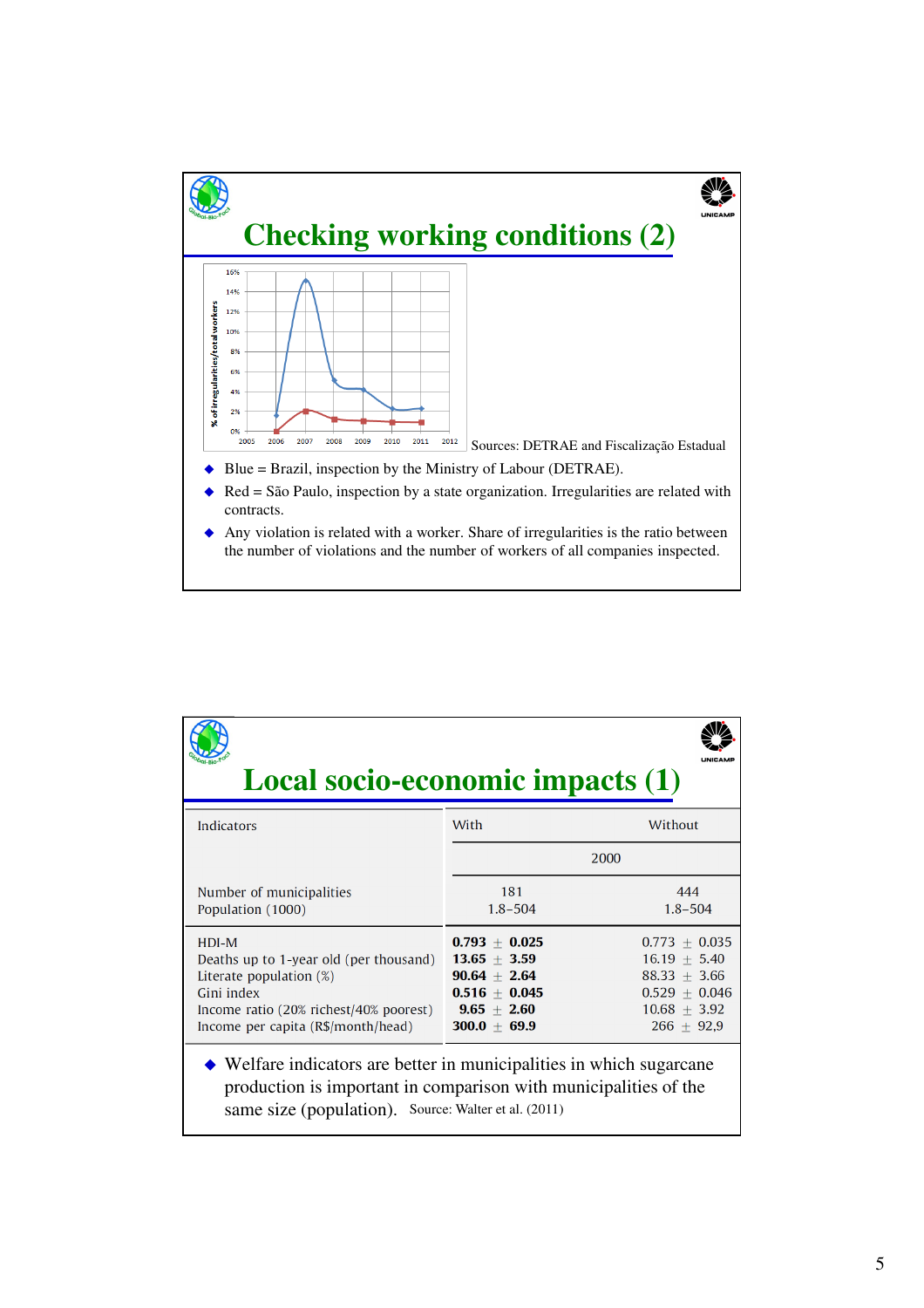

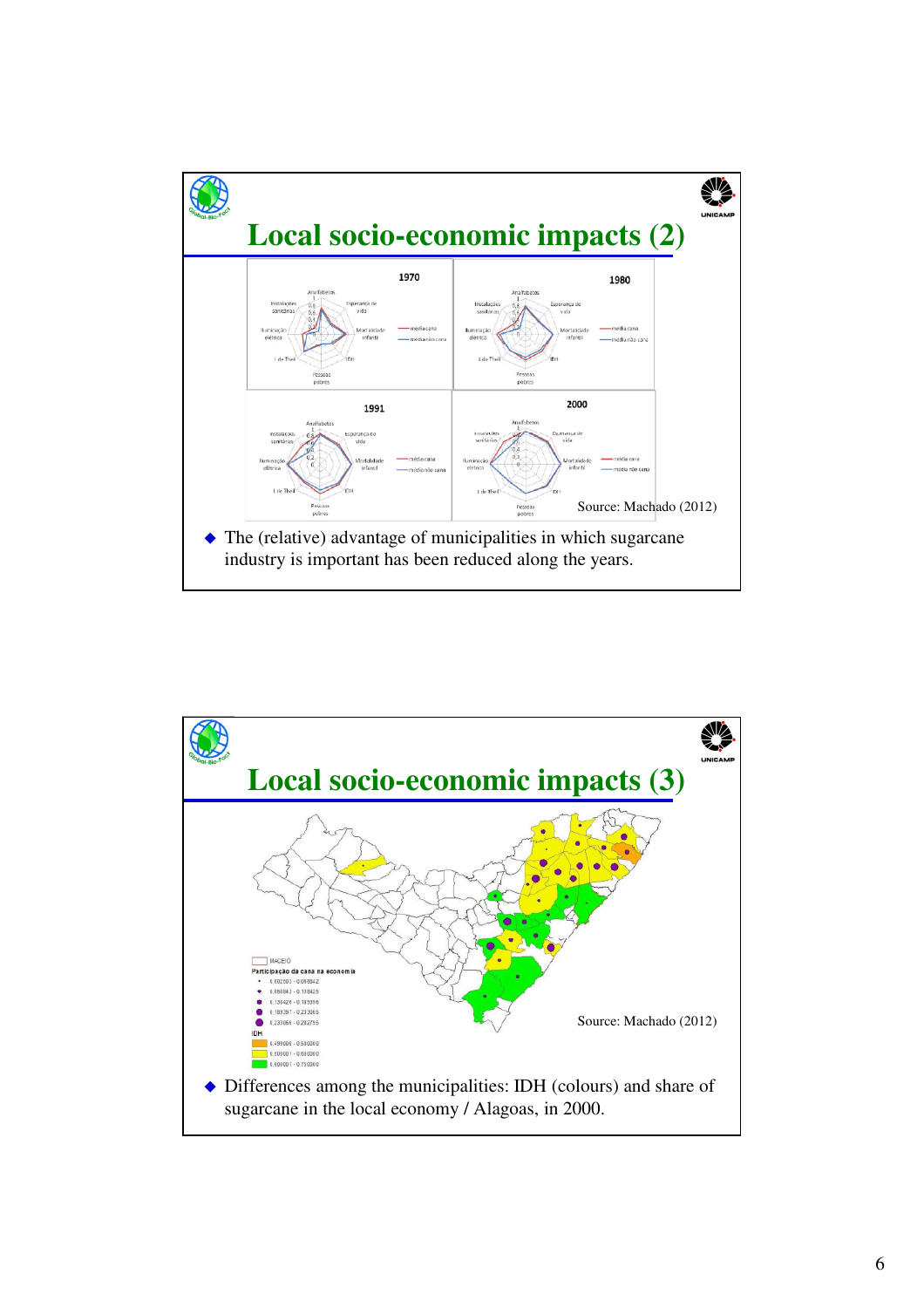

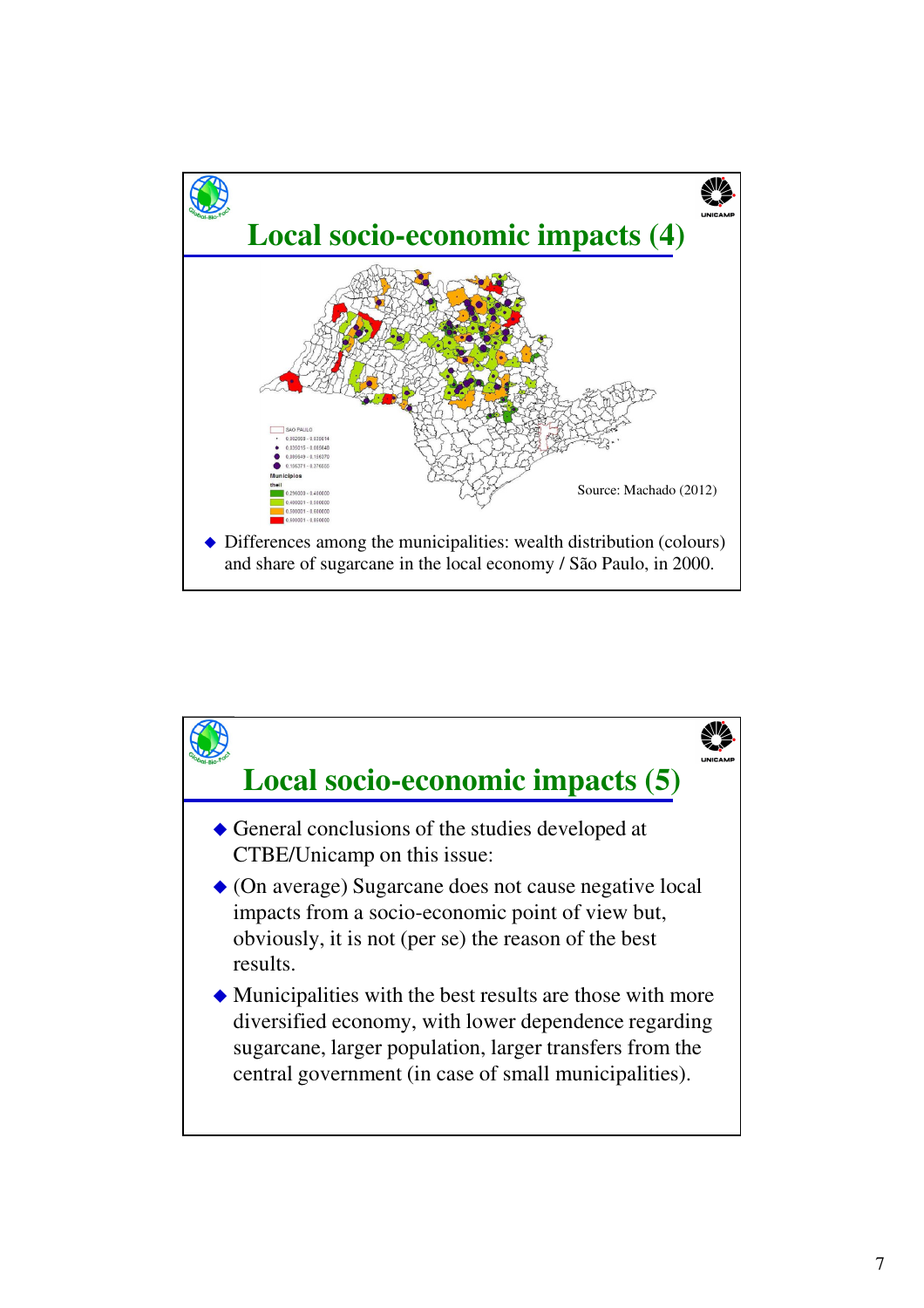

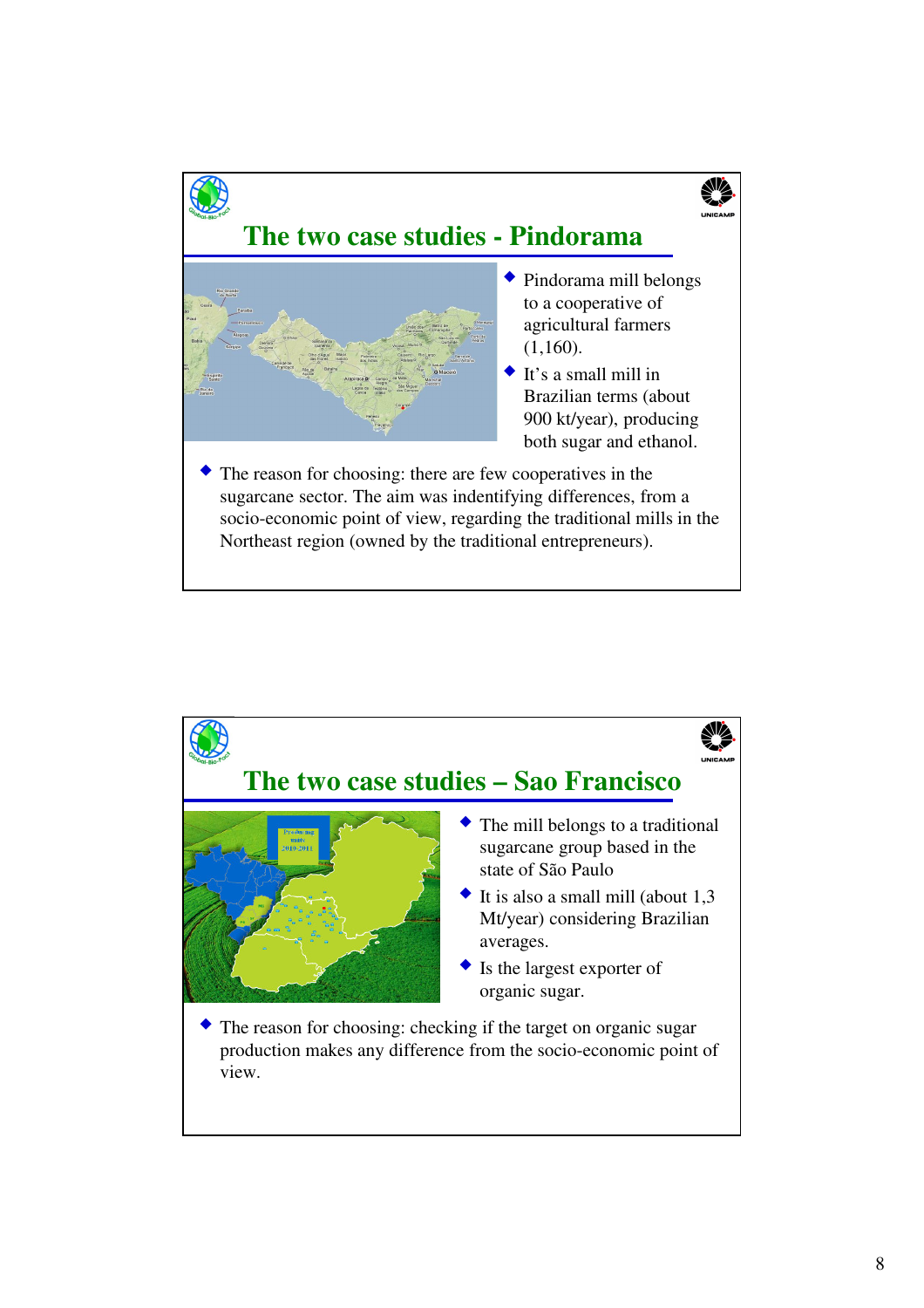### **Case studies: synthesis of results (1)**

- $\bullet$  In field surveys were done. As much as possible, both cases were compared to other mills in the same region.
- $\bullet$  It was not possible to identify specific advantages regarding the other mills in the same region. As there are other mills, it is not possible to evaluate the impacts of single projects.
- General sense, the advantage in case of Pindorama mill is that the out-growers are owners of the mill. In this sense, the results are clearly better. But, taking into account the opinions of the employees (and data gathered), into seems that working conditions, wages, etc. are similar regarding other companies in the same region.